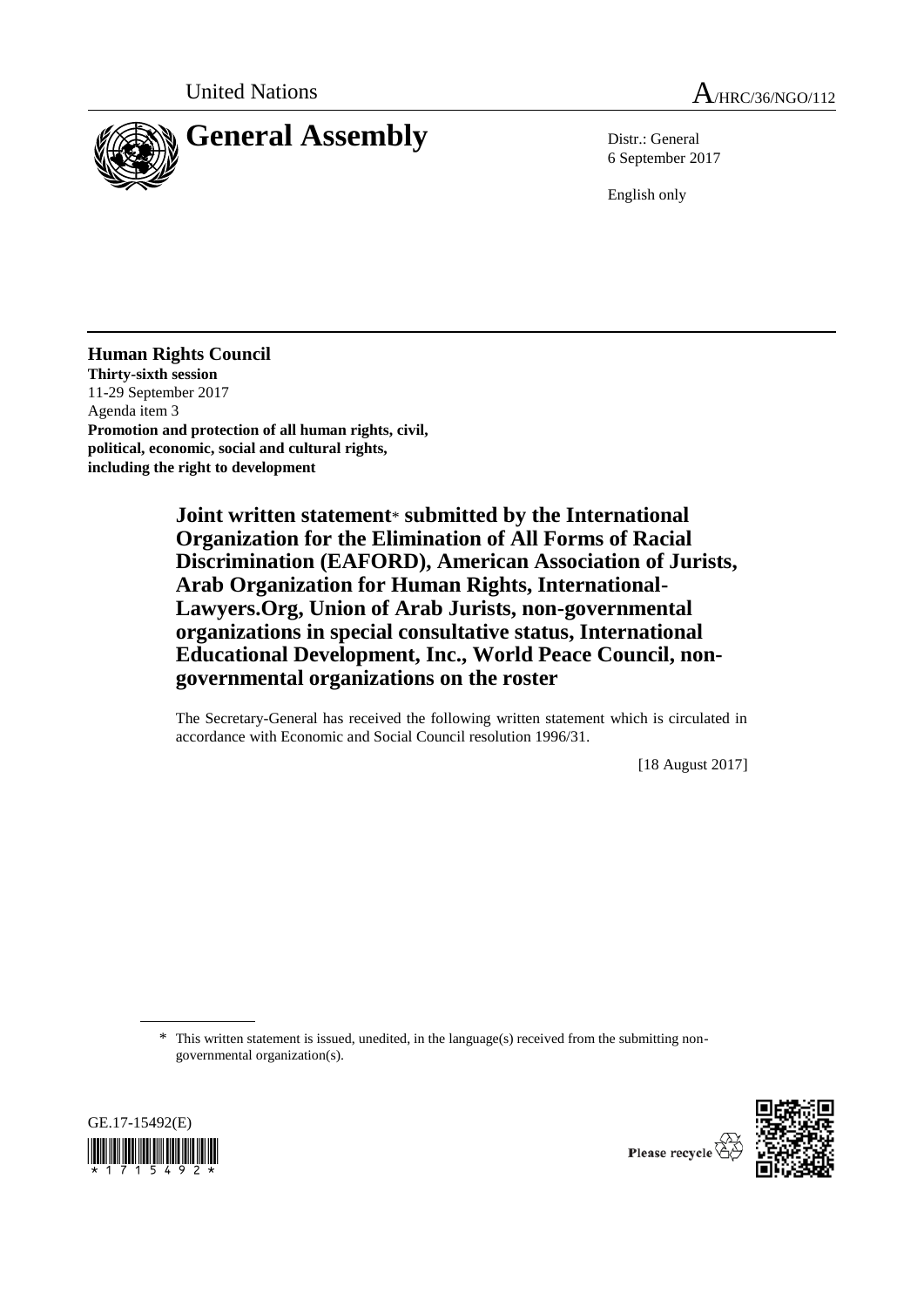# **Iraq: Towards Accountability and Justice\***

The focus of this statement relates to the continued impunity enjoyed by Bush Administration officials for their crime of aggression against Iraq and the negative implications on international human rights as a result of such aggression, perpetuated by the decision in the United States of America court case *Saleh, et al. v. Bush, et al.* (*Saleh*)1. The *Saleh* case, decided February 10, 2017 by the United States Court of Appeal for the Ninth Circuit (the "*Ninth Circuit*"), held that U.S. officials were immunized under domestic law from judicial scrutiny even where a party alleged that such officials had violated the *jus cogens* norm against aggression and international treaties prohibiting the crime of aggression.

# **The 2003 invasion of Iraq**

In March 2003, the United States of America invaded Iraq, overthrew its government, irrevocably changed its political system, dismantled its state institutions, and occupied the country. Despite the official withdrawal of U.S. forces in December 2011, the consequences of the occupation remain, and the U.S. continues to dominate Iraqi political affairs.

The invasion of Iraq was illegal under international law. The war was not conducted in legitimate self-defense by the United States, and the invasion took place without the approval of the United Nations Security Council, as required by the United Nations Charter. Indeed, United Nations Secretary General Kofi Annan concluded that the Iraq War was "illegal" in 2004.2

In May 2004, the use of torture at U.S.-operated detention facilities such as Abu Ghraib became headline news with Seymour Hersh's report in *The New Yorker*, complete with photographs.3 The torture at Abu Ghraib included physical and sexual abuse, rape and sodomy.

Destruction of Iraq's cultural heritage as a result of the invasion and occupation has been documented. Immediately after the invasion, widespread looting was reported throughout Baghdad, particularly at the Iraqi National Museum, resulting in the loss of approximately 15,000 items.4 In a 2009 report, UNESCO noted that the use of the ancient city of Babylon by the United States as a military fort ("*Camp Alpha*") resulted in "major damage" and a "grave encroachment" to the archeological site, including to the Ishtar Gate and the Processional Way.5

The war produced a refugee crisis, which the world continues to manage as best (or as poorly) as it can. In 2008, UNHCR estimated the existence of approximately 4 million Iraqi refugees.6 As of April 2017, UNHCR continues to estimate approximately 3 million refugees displaced inside Iraq, and 1.2 million displaced in temporary settlements.7

The *Saleh* Case

<sup>1</sup> *Saleh v. Bush*, 848 F.3d 880, 890 (9th Cir. 2017).

<sup>2</sup> *Iraq War Illegal, Says Annan*, BBC NEWS[, http://news.bbc.co.uk/1/hi/world/middle\\_east/3661134.stm](http://news.bbc.co.uk/1/hi/world/middle_east/3661134.stm) (last updated September 16, 2004, 09:21 GMT).

<sup>3</sup> Seymour M. Hersh, *Torture at Abu Ghraib*, NEW YORKER (May 10, 2004), [http://www.newyorker.](http://www.newyorker.com/magazine/2004/05/10/torture-at-abu-ghraib) [com/magazine/2004/05/10/torture-at-abu-ghraib.](http://www.newyorker.com/magazine/2004/05/10/torture-at-abu-ghraib)

<sup>4,</sup> *Looted Iraqi Museum in Baghdad Reopens 12 Years On*, BBC NEWS (Feb. 28, 2015), [http://www.bbc.com/](http://www.bbc.com/‌news/world-middle-east-31672857) [news/world-middle-east-31672857.](http://www.bbc.com/‌news/world-middle-east-31672857)

<sup>5</sup> UNESCO –INT'L COORDINATION COMM. FOR THE SAFEGUARDING OF THE CULTURAL HERITAGE OF IRAQ, FINAL REPORT ON DAMAGES ASSESSMENT IN BABYLON (2009), *available at* [http://unesdoc.](http://unesdoc.unesco.org/images/0018/001831/183134E.pdf) [unesco.org/images/0018/001831/183134E.pdf](http://unesdoc.unesco.org/images/0018/001831/183134E.pdf) (last visited August 6, 2017).

<sup>6</sup> Andrew Harper, *Iraq's Refugees: Ignored and Unwanted*, INT'L REVIEW OF THE RED CROSS, Vol. 90, No. 869 (March 2008), *available at* [https://www.icrc.org/eng/assets/files/other/irrc-869\\_harper.pdf.](https://www.icrc.org/eng/assets/files/other/irrc-869_harper.pdf)

<sup>7</sup> *Iraq Emergency*, UNHCR,<http://www.unhcr.org/en-us/iraq-emergency.html> (last visited Aug. 6, 2017).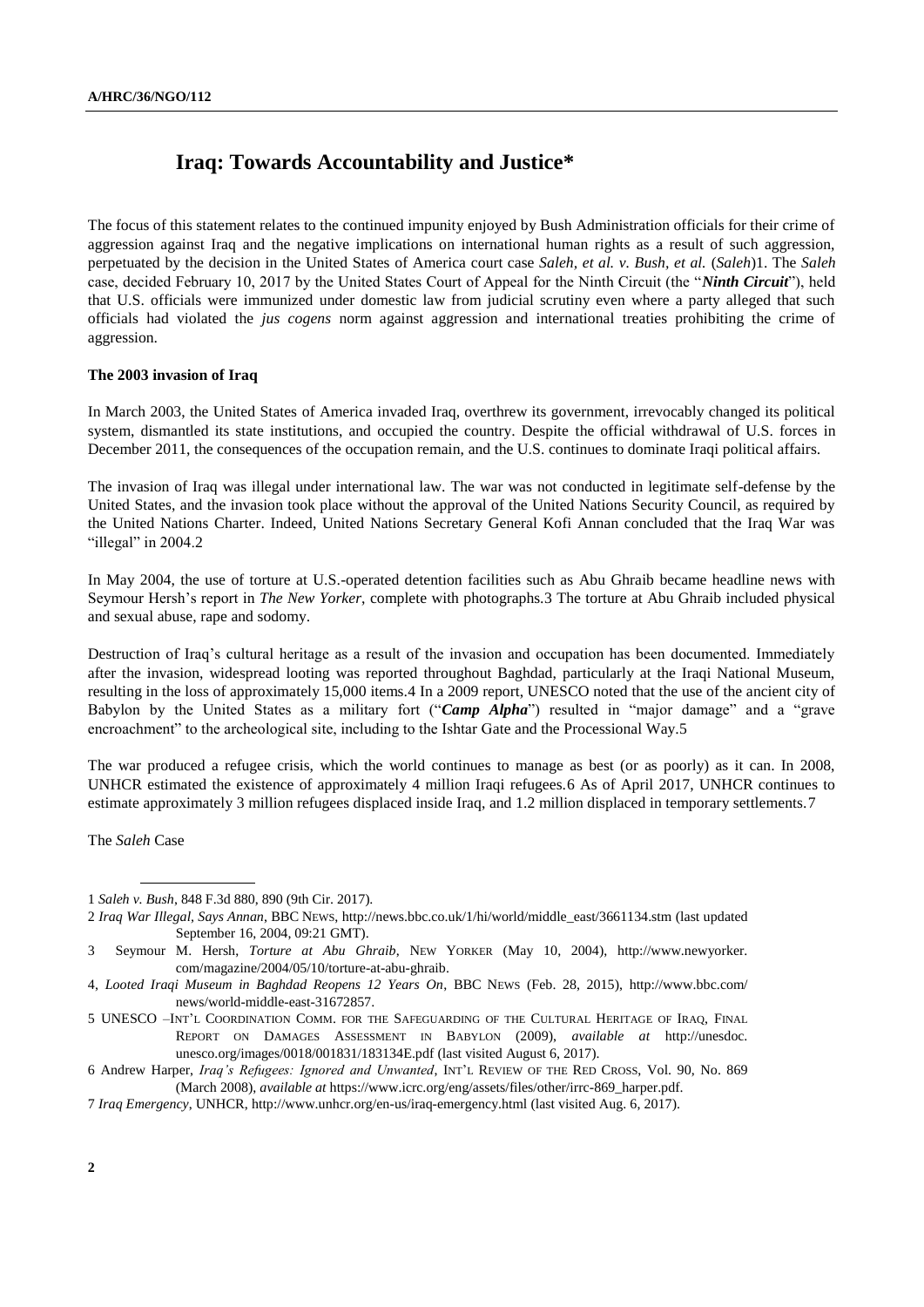The *Saleh* case was a class action lawsuit8 involving claims by an Iraqi refugee against Bush-era officials—specifically, former U.S. President George W. Bush, Vice President Richard Cheney, Colin Powell, Condoleezza Rice, Donald Rumsfeld and Paul Wolfowitz—for committing the Nuremberg-era crime of aggression when they invaded Iraq in March 2003. Although the *Saleh* case came to end on February 10, 2017, the case was the first of its kind to be reviewed and considered on appeal by a U.S. federal court of appeal.

Despite allegations that members of the Bush Administration had, among other things, lied to the public,9 the United States Congress, and the international community,10 and initial evidence supporting the view that certain Bush Administration officials were committed to carrying out a military overthrow of Iraq as early as 1997,11 the Ninth Circuit held that these former officials were immune from civil proceedings under a U.S. law passed in 1988 called the "Westfall Act."12 The Westfall Act provides former government leaders "official-act" immunity against civil lawsuits if they are found to be acting under the legitimate scope of their authority. The domestic Westfall Act was deemed to supersede and have greater weight than international treaties and customary international law that ban aggression, even though the norm against aggression is a nonderogable *jus cogens* norm.

Saleh argued that since the United States was a signatory to the United Nations Charter, the Nuremberg Charter (which established the legal framework for prosecuting former German leaders for aggression), the Tokyo Charter (Japanese leaders for aggression), and the Kellogg-Briand Pact, which all condemn and outlaw the crime of aggression, government leaders who commit the crime of aggression should be presumed to be acting in a personal capacity—not within the legitimate scope of their authority. She also argued that the Nuremberg Judgment's prohibition on domestic immunity for government officials who take part in aggression was binding as a matter of U.S. domestic law.13 The Ninth Circuit rejected both arguments. Instead, the court held that the Westfall Act was designed to provide immunity even to "heinous acts."14 The Ninth Circuit further wrote that because the government defendants in the case were attempting to serve the interests of the United States through the war in Iraq—even if doing so was "misguided or in contravention of international norms"15—they were nonetheless acting within an official capacity and were protected from lawsuits by the Westfall Act.

The Ninth Circuit took a narrow view of when the official-act immunity provided by the Westfall Act should be denied and a government official subject to a civil lawsuit. The court wrote that "[a] federal official would act out of 'personal' motives and not be 'actuated . . . by a purpose to serve the master' if, for instance, he used the leverage of his office to benefit a spouse's business, paying no heed to the resulting damage to the public welfare."16 Because the plaintiff in *Saleh* failed to allege a direct personal financial interest of the government defendants in carrying out the war in Iraq, she could not proceed with her claims.

# **International Human Rights Implications**

<sup>8</sup> In the United States judicial system, a "class action" lawsuit permits a single party to make allegations that a group of people similarly situated to him or her were damaged in a similar manner, and that the court must award relief to the entire class of people. In the *Saleh* case, the proposed class of victims were identified as Iraqi civilians who had been injured as a result of the U.S.-led invasion of Iraq.

<sup>9</sup> *Saleh v. Bush*, No. 15-15098, Appellant's Opening Brief at 40 (9th Cir. May 27, 2015) ("Defendants made numerous false statements to the public regarding any threat posed by Iraq, or its connections to al-Qaeda, in order to support a war."). 10 *Id.* ("Defendant Powell misrepresented facts to the United Nations.").

<sup>11</sup> *Id.* at 7–8 ("… commencing in 1997, at least three of the Defendants in this case—Defendants Richard Cheney, Donald Rumsfeld, and Paul Wolfowitz—began advocating for a military invasion of Iraq through a non-profit called the Project for the New American Century.").

<sup>12</sup> *See generally* 28 U.S.C.A. § 2679.

<sup>13</sup> *United States v. Goering*, *et al*., 41 AM. J. INT'L L. 172, 221, 233 (1946).

<sup>14</sup> *Saleh*, 848 F.3d at 892.

<sup>15</sup> *Id*. at 890.

<sup>16</sup> *Id*.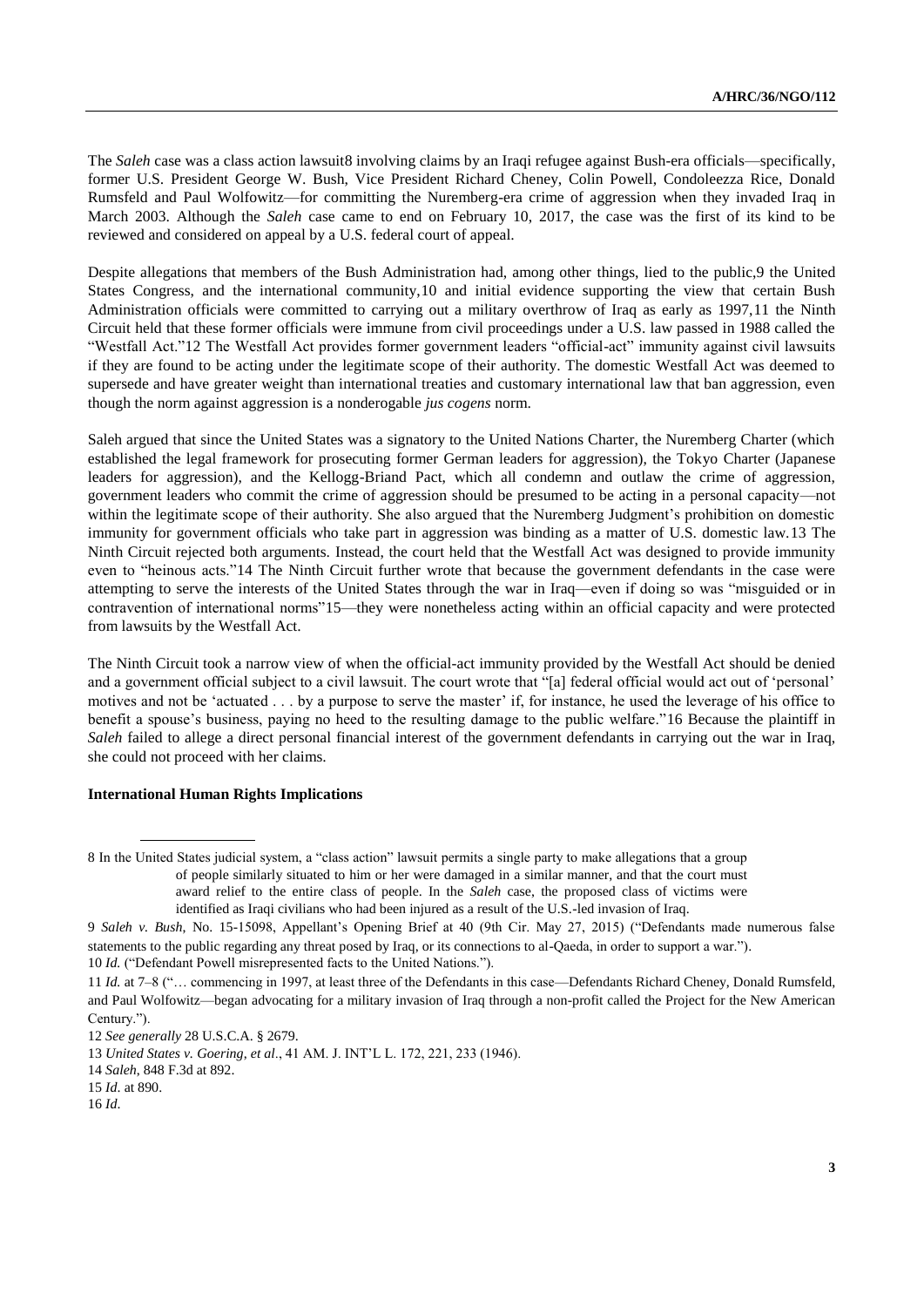The Ninth Circuit decision in *Saleh v. Bush* has clear implications for international human rights.

## United States Domestic Law Superseding International Law

The *Saleh* decision emphasized U.S. courts' trend of advancing domestic law over international law, regardless of the fact that *jus cogens* norms, such as the crime of aggression, are norms for which no derogation is permitted even by sovereign States or their government officials.17

#### Limiting Access to Courts for Victims of U.S. Foreign Policy

The *Saleh* decision continues the current trend in the U.S. whereby federal courts are limiting the ability of victims of U.S. foreign policy to seek redress. In 2011, the United States Court of Appeal for the District of Columbia Circuit (the "*D.C. Circuit*") dismissed lawsuits brought by Afghan and Iraqi civilians who brought suit against former Secretary of State Donald Rumsfeld for redress for the torture they suffered while in detention.18 As in *Saleh*, the D.C. Circuit looked to the Westfall Act to suggest that Donald Rumsfeld was acting in his official capacity when he allegedly authorized and/or failed to protect against torture taking place in Abu Ghraib and elsewhere. U.S. federal courts have effectively closed their doors to victims of international crimes perpetrated or conducted by American high-ranking officials.19

#### Nuremberg Tribunal's Existence as International Precedent

Furthermore, the *Saleh* case casts grave doubts on the weight of the Nuremberg Judgment's prohibition against aggression and rekindles fears that the trials of defeated German and Japanese leaders were little more than victor's justice. Such a notion is particularly unfortunate because the architects of the Nuremberg Tribunal anticipated that the outcome of the judgments would continue to exist as international precedent to prevent leaders of more powerful countries from waging illegal wars against weaker nations. The Chief Prosecutor before the Nuremberg Tribunal, the American Robert Jackson, argued forcefully to the Nuremberg Tribunal, "The law includes, and if it is to serve a useful purpose it must condemn aggression by any other nations, including those which sit here now in judgment." "We must never forget that the record on which we judge these defendants today is the record on which history will judge us tomorrow. To pass these defendants a poisoned chalice is to put it to our own lips as well."20

## **Recommendations:**

<sup>17</sup> *See generally* Victoria Yundt, *Practice of Universal Jurisdiction*, PRACTICE GUIDE TO USING UNIVERSAL JURISDICTION 58–64 (Just Atonement 2017) (discussing the increasingly dualist legal system in the United States).

<sup>18</sup> *Ali v. Rumsfeld*, 649 F.3d 762 (D.C. Cir. 2011).

<sup>19</sup> Certain war crimes are outlawed in the United States and are subject to criminal prosecution by the U.S. Department of Justice. However, there is no reported decision of a leader in the United States being criminally indicted by the U.S. Department of Justice for international crimes, and in the current political climate, the prospect of such prosecutions is virtually nonexistent. Thus, civil lawsuits, brought by individual victims, are likely the only means of domestic redress in the United States. Because of the expansion of the "official act" immunity under the Westfall Act, such civil lawsuits will never be heard or will be dismissed at an early enough stage to foreclose litigation by victims of international crimes perpetrated by American high-ranking officials.

<sup>20</sup> 2 Trial of the Major War Criminals Before the International Military Tribunal 98-155 (Nuremberg: IMT, 1947), *available at* the Avalon Project at Yale Law School, http://avalon.law.yale.edu/subject\_menus/imt.asp *and at* http://www.roberthjackson.org/the-man/speeches-articles/speeches/speeches-by-robert-hjackson/opening-statement-before-the-international-military-tribunal; *see also* WILLIAM SHAKESPEARE, MACBETH act 1, sc. 7 ("But in these cases we still have judgment here; that we but teach bloody instructions, which, being taught, return to plague the inventor: this even-handed justice commends the ingredients of our poison' d chalice to our own lips.")